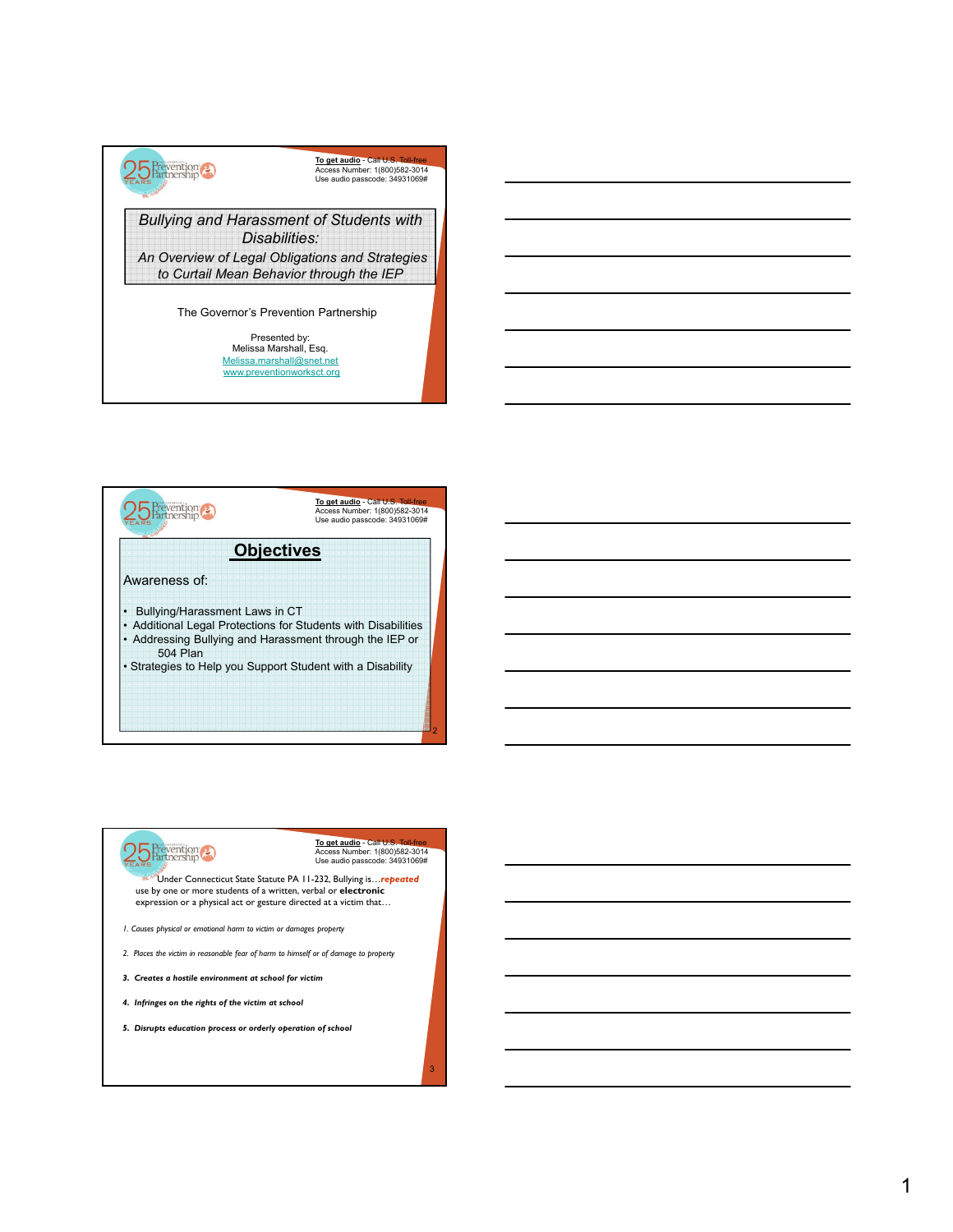

|                                    |                                                                                | Use audio passcode: 34931069#                        |  |
|------------------------------------|--------------------------------------------------------------------------------|------------------------------------------------------|--|
|                                    | Recognizing the Difference Between<br><b>Normal Peer Conflict and Bullying</b> |                                                      |  |
| <b>NORMAL PEER CONFLICT</b>        |                                                                                | <b>BULLYING</b>                                      |  |
| Equal power or friends             |                                                                                | Imbalance of power; not friends                      |  |
| Happens occasionally               |                                                                                | Repeated negative actions                            |  |
| Accidental                         |                                                                                | Purposeful                                           |  |
| Not serious                        |                                                                                | Serious with threat of physical or<br>emotional harm |  |
| Not seeking power or attention     |                                                                                | Seeking power, control, or material<br>things        |  |
| Not trying to get something        |                                                                                | Attempt to gain material things or<br>power          |  |
| Remorse - will take responsibility |                                                                                | No remorse - blames victim                           |  |
| Effort to solve the problem        |                                                                                | No effort to solve the problem                       |  |



25 Prevention **To get audio** - Call U.S. Toll-free Access Number: 1(800)582-3014 Use audio passcode: 34931069#**Students with Disabilities…** • Are disproportionately targets of bullying and harassment • Sometimes initiate bullying • Have additional protection under the law

6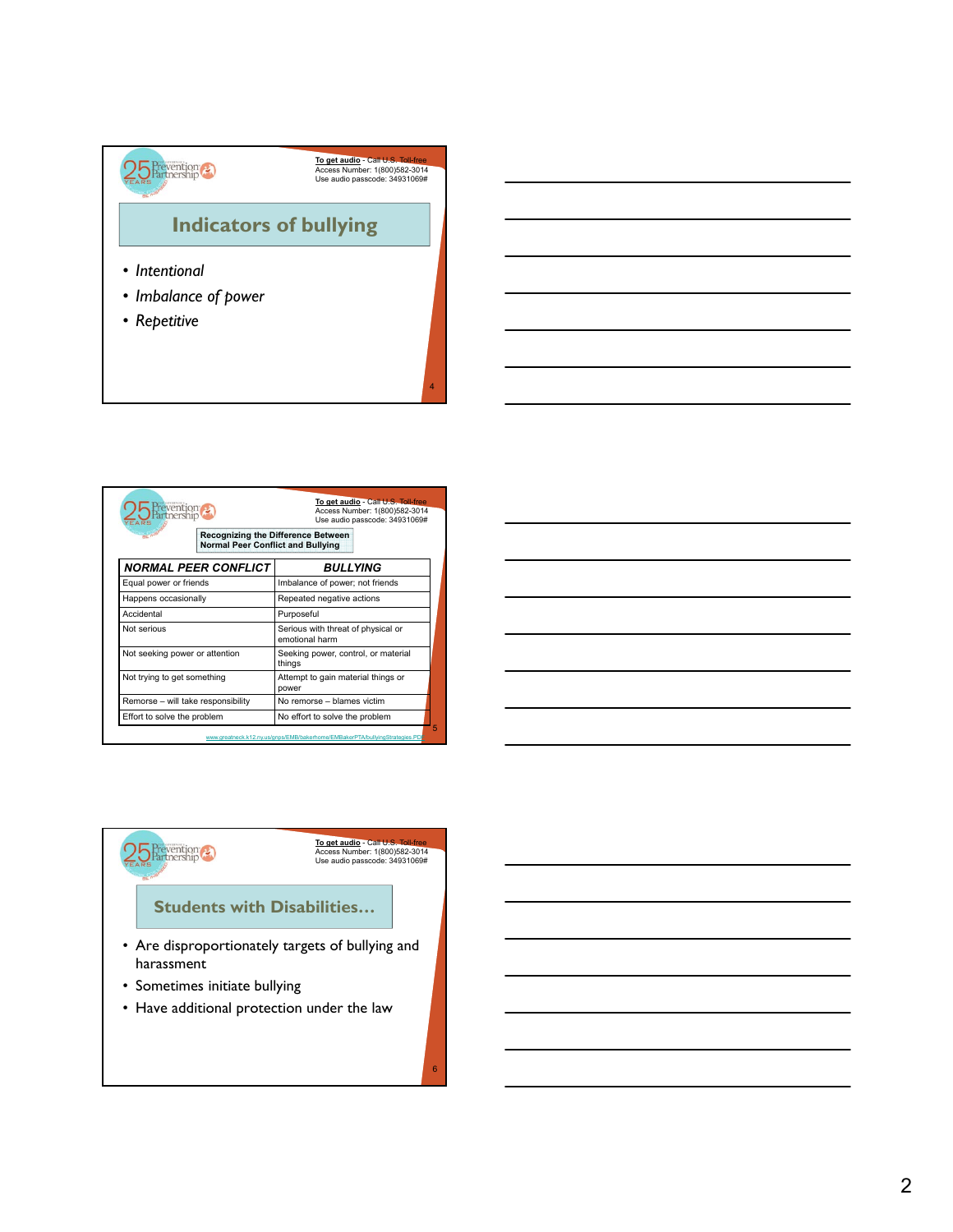

To get audio - Call U.S Access Number: 1(800)582-3014 Use audio passcode: 34931069#

#### **Harassment vs. Bullying**

Statutes are violated when peer harassment based on **race, color, national origin, sex, disability, religion, sexual orientation, gender identity** is serious enough that it creates a hostile environment and such harassment is encouraged, tolerated, not adequately addressed, or ignored by school

e: U.S. Dept of Education, Office for Civil Rights. "Dear Colleague: Harassment and Bullying" (Oct.. 2010)

#### Does *not* need to:

- Be repetitive
- Have intent or have been directed at a specific target
- Be reported but should have been reasonably known



**To get audio** - Call U Access Number: 1(800)582-3014 Use audio passcode: 34931069#

7

8

#### **What are a school's obligations under these anti-discrimination statutes?**

- If harassment has occurred, a school must take prompt and effective steps to end the harassment, eliminate any hostile environment, and prevent its recurrence.
- These duties are a school's responsibility even if the misconduct also is covered by an anti-bullying policy and regardless of whether the student makes a complaint, asks the school to take action, or identifies the harassment as a form of discrimination.

Source: U.S. Dept of Education, Office for Civil Rights. "Dear Colleague: Harassment and Bullying" (Oct. 2010)

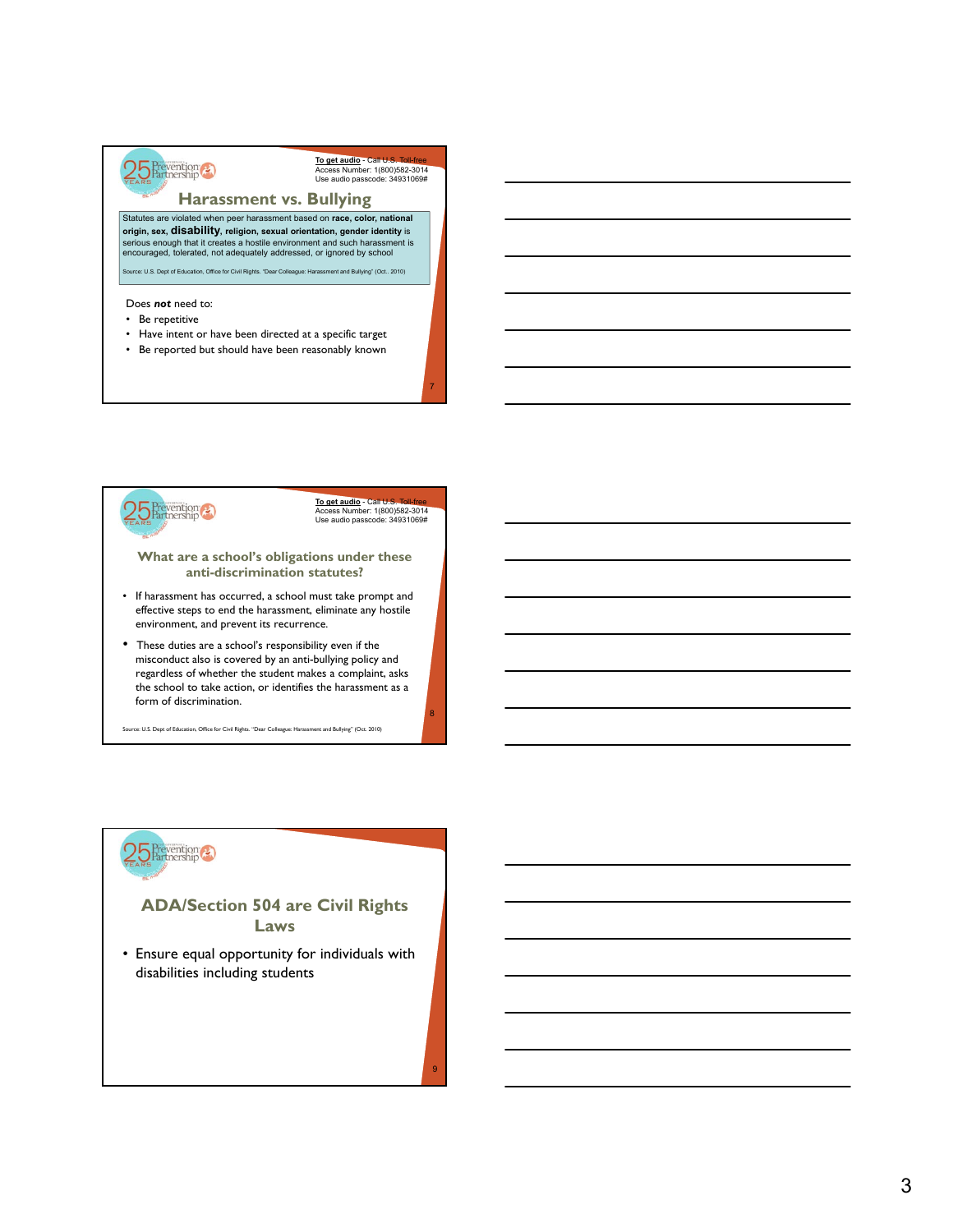

#### **Students Covered Under Section 504 and ADA**

**A Student does not need to require special education to be covered under Section 504**

#### **A student is covered when s/he:**

– has a physical or mental impairment that substantially limits one or more major life activities,

10

11

- has a record of such an impairment
- is regarded as having such an impairment.



### **Individuals with Disabilities Education Act (IDEA)**

• Is a federal funding law that provides funding to states to ensure that certain children with disabilities *have adequate educational resources* 

# $5$  Prevention

#### **Who is Covered Under IDEA?**

• Children ages 3-21 who are determined by a multidisciplinary team to be eligible within one or more of 13 specific disability categories

**-autism -deaf-blindness -traumatic brain injury -traumatic brain injury** -hearing impairments<br>-mental retardation -other health impairments **-serious emotional disturbance**

**-deafness -speech/language impairments -speech/language impairments -mental retardation -orthopedic impairments -orthopedic impairments -specific learning disability -visual impairments -multiple disabilities**

And who need special education and related services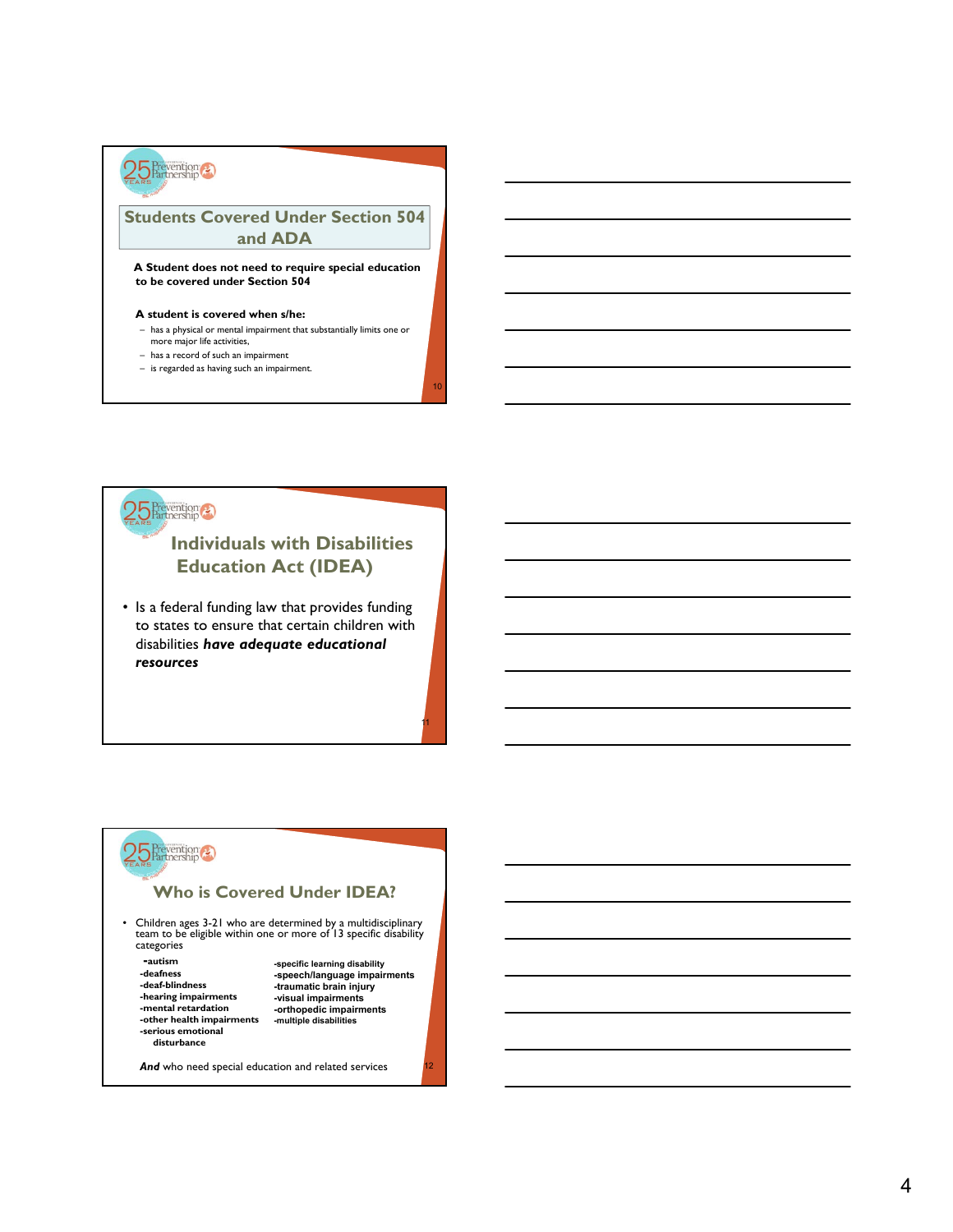

**Students covered under either ADA or Section 504 must receive a Free and Appropriate Public Education (FAPE) in the Least Restrictive Environment (LRE)**

13

14

## 25 Prevention

#### **Disability Harassment is Prohibited Under**

- Title II of the Americans with Disabilities Act (ADA)
- Section 504 of the Rehabilitation Act where schools receive federal funds
- ADA and 504 "provide parents and students with grievance procedures and due process remedies at the State and Local level"

Source: U.S. Dept of Education, Office for Civil Rights. "Dear Colleague" (Oct. 2000)



#### **Disability Harassment Under 504 and ADA Title II**

• Intimidation or abusive behavior based on disability that creates a hostile environment by interfering with or denying a student's receipt or benefits of services or opportunities

Source: U.S. Dept of Education, Office for Civil Rights. "Dear Colleague" (Oct. 2000)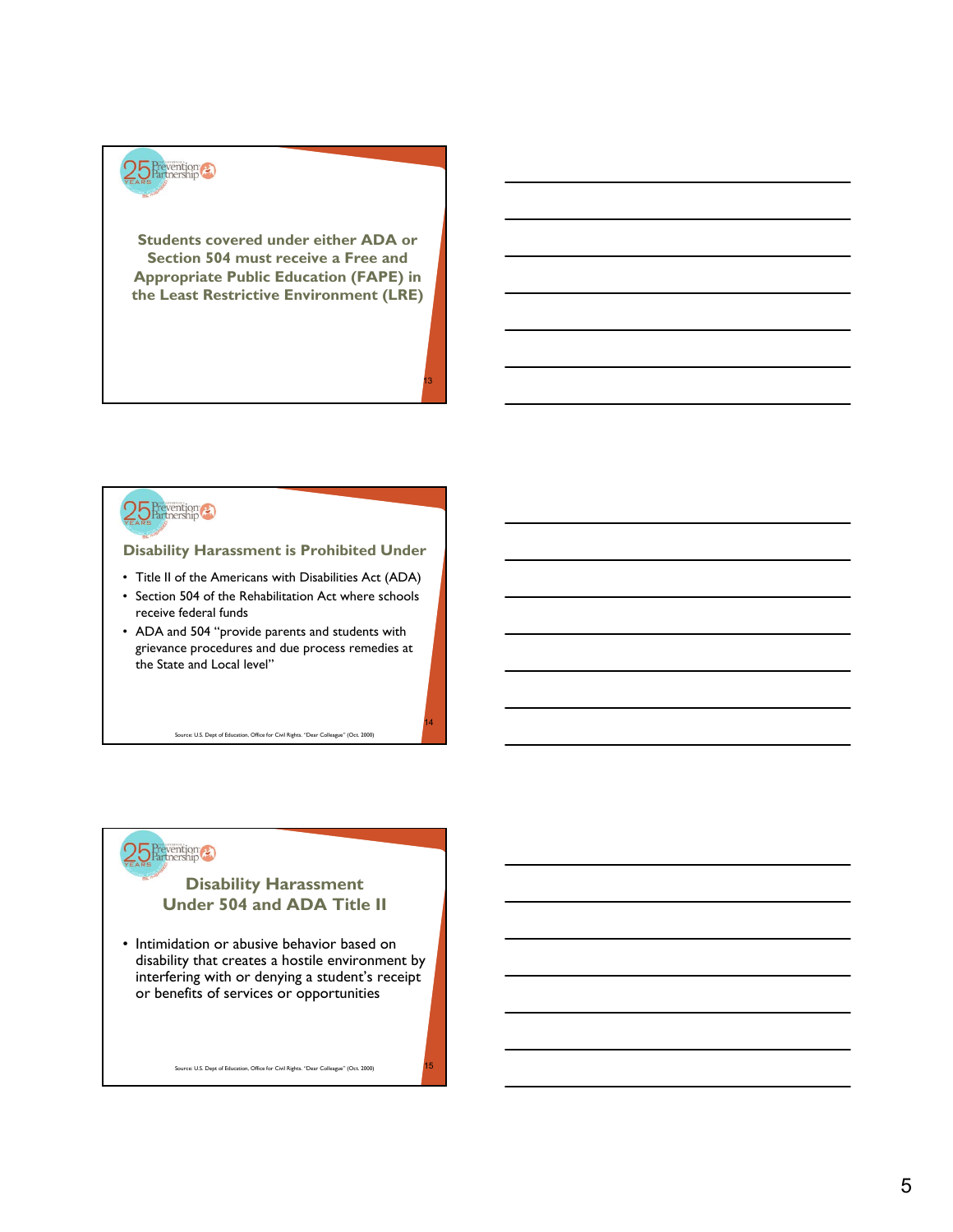



#### **Examples of Harassment that could lead to a hostile environment**

- A student repeatedly places furniture or other objects in the path of students who use wheelchairs, impeding students' ability to enter the classroom
- Subjecting a student to inappropriate physical restraint because of conduct related to his disability resulting in the student avoiding school by increased absences
- Students continually taunt a student with an intellectual disability so she does not participate in class

17

18



#### **Individuals with Disabilities Education Act (IDEA)**

- Schools must provide students with disabilities a Free and Appropriate Public Education (FAPE) in the least Restrictive Environment (LRE)
- Students with disabilities covered under IDEA are entitled to an Individualized Education Plan (IEP)
- Disability harassment may constitute a denial of FAPE when it decreases a student's ability to benefit from his or her education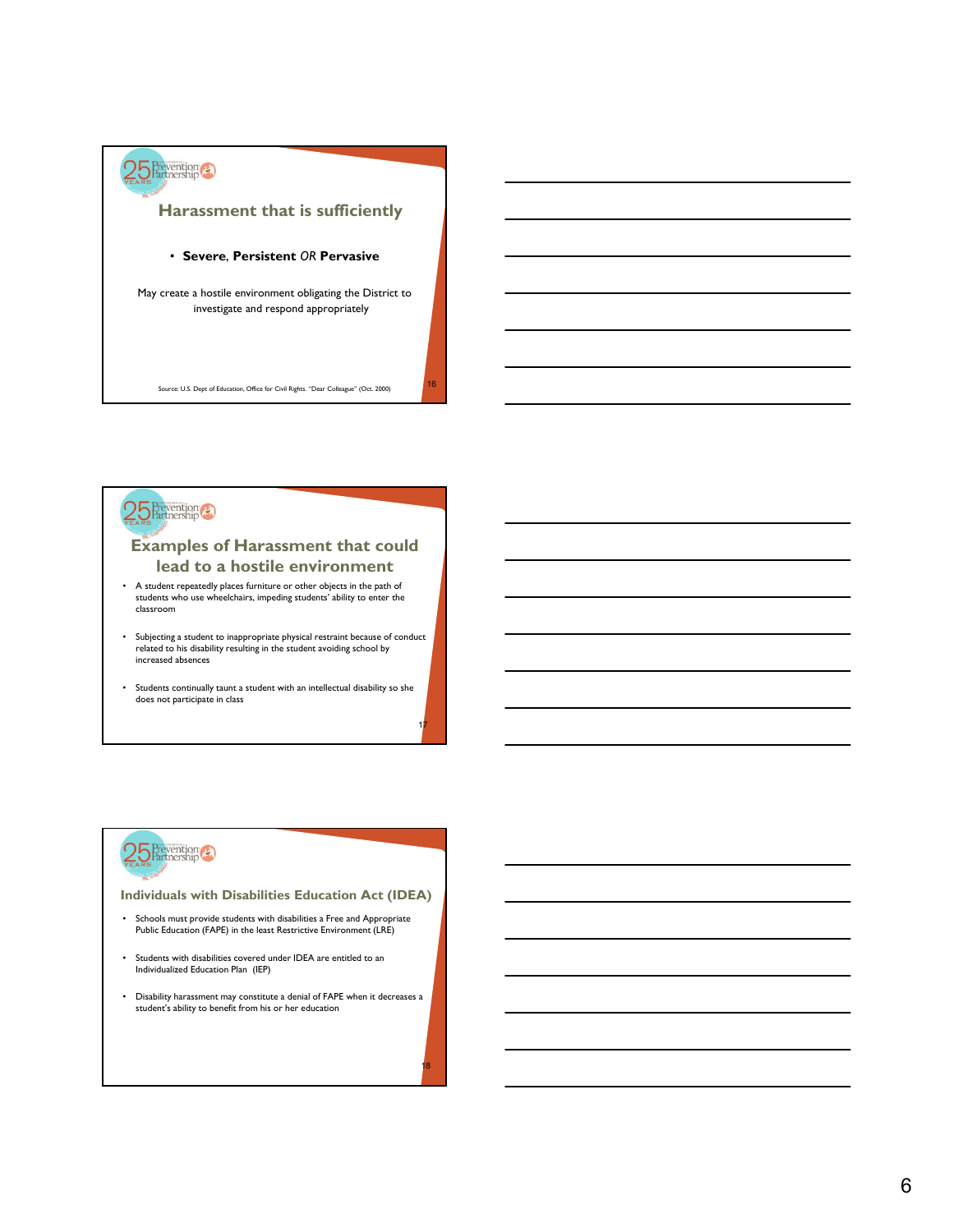# $25$  Prevention

### **How do I support my child?**<br>
• Address bullying/harassment through the Individual

**Education Plan (IEP) for students who are targets or initiators of bullying/ harassment** 

- **Strategies can include:**
	- Self-Advocacy Skills
	- Identifying bullying or harassing behavior
	- Differentiating between mean and friendly behavior
	- Learning how to report
	- Signaling adults when bullied/harassed or triggered
	- Learning how to report
	- Signaling adults when bullied/harassed or triggered

19

20

21



#### **IEP Strategies (cont.)**

- Identifying a 'safe adult' to notify or check in with
- Identifying a safe location
- Circles of Friends
- Social skills development to mitigate provocative behavior
- Planning for how educators can intervene

#### **IEP Strategies (cont.)**

- Supervision or separation from bullies, still in the LRE
- Counseling or other supportive services
- Parent counseling or training

25 Prevention

- Allow student to leave class early
- Pragmatic skill group/instruction
- Educating staff and peers (already required)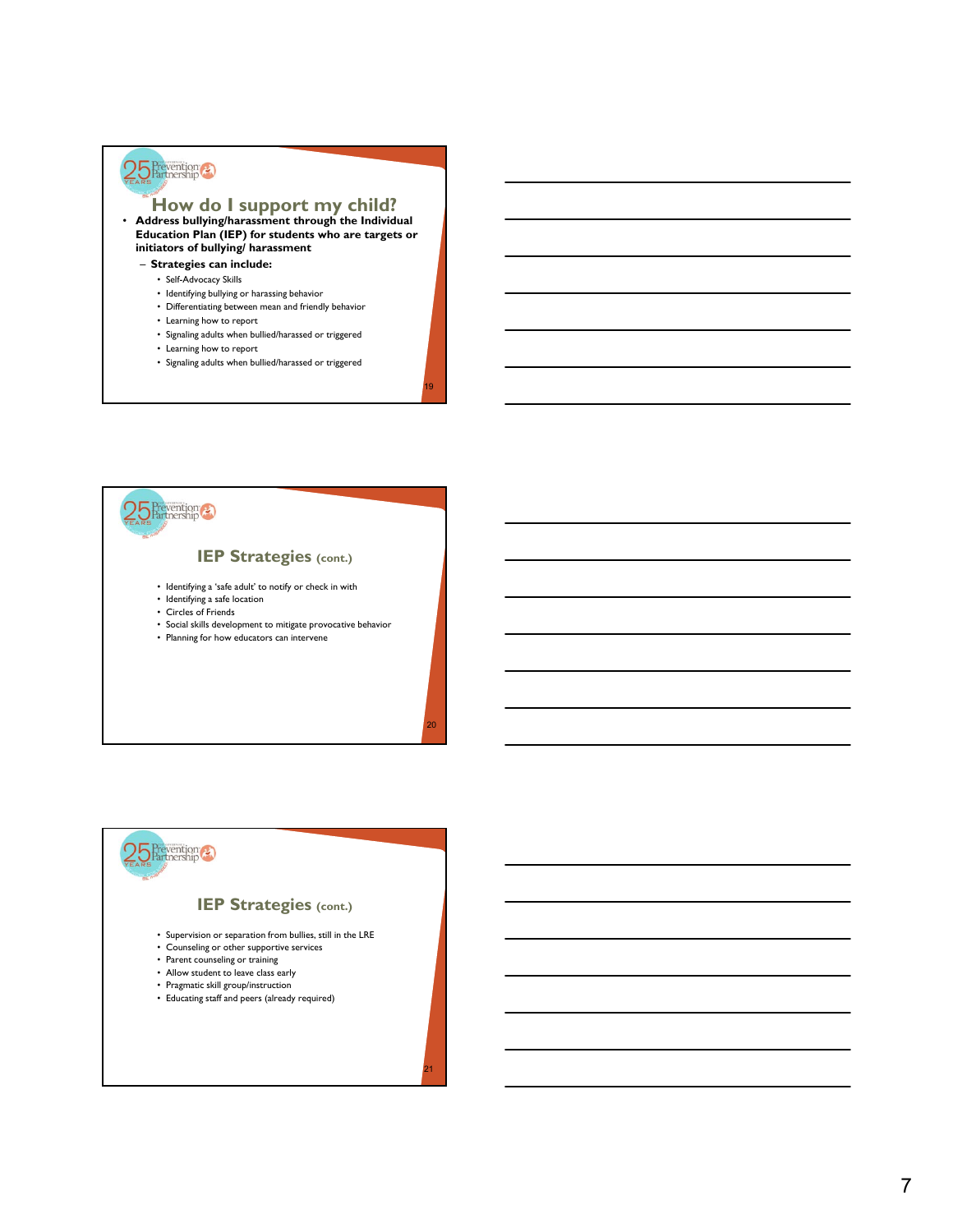

- Make anti-bullying and harassment training accessible and understandable to student
- Communication between and school climate specialist
- Modifications to the reporting form to make it accessible to students with disabilities

22

23

24

• Social groups



25 Prevention

- Educate student that bullying is not their fault
- Involve student in strategies/IEP development process
- Provide a Functional Behavioral Assessment
- Provide a Behavioral Intervention Plan

# 25 Prevention

#### **Ways to Support a Student with a Disability**

- Request a harassment policy statement from your school.
- Encourage Schools to provide disability awareness/anti-bias training to all students and staff
- Enlist support of the PTA/PTO
- Encouraging parents, students, employees, and community members to discuss disability harassment and to report it when they become aware of it.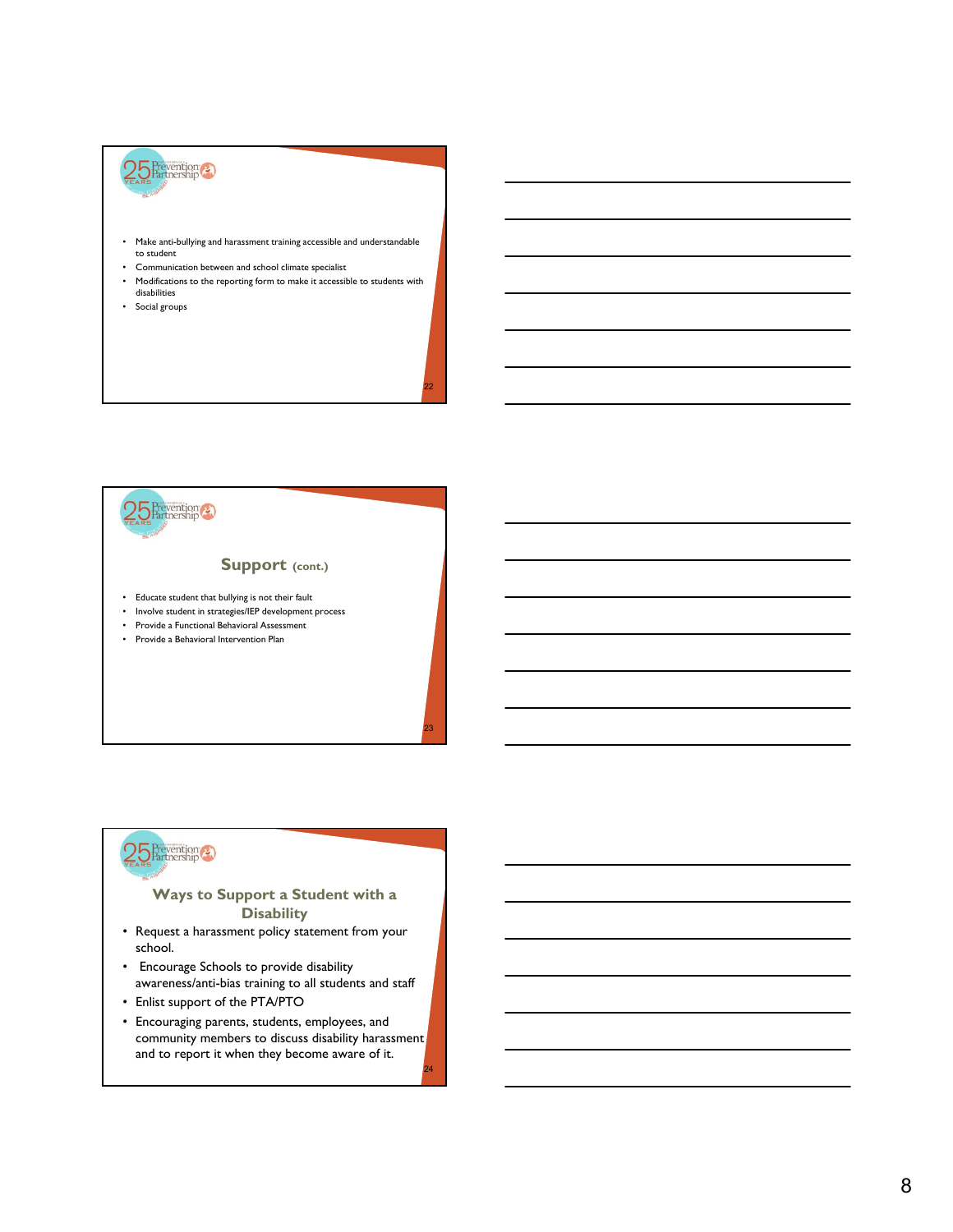

### **Beyond ADA/504 Obligations**

- Consider the message that inaccessible schools send to the community about the value of students, staff and parents with disabilities
- Do individuals with disabilities feel safe and welcome in your school?
- Have you asked individuals with disabilities who are part of the school community?

25

26



### **Important Information**

- Contact your State Department of Education to learn about your state anti-bullying law or go to: www.stopbullying.gov
- Learn the procedures and timelines of reporting.
- Understand the obligations the school has in supporting your child.